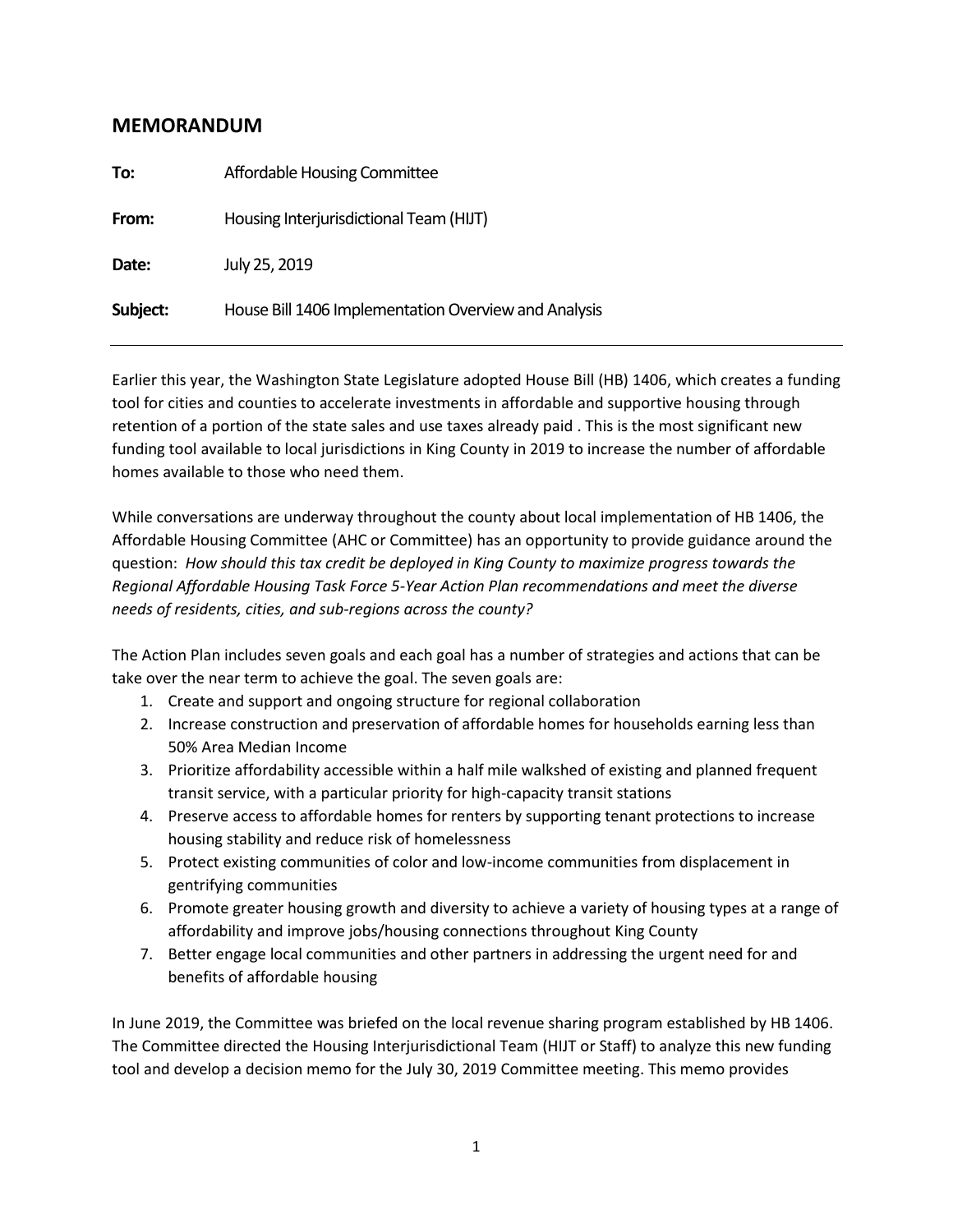background context for the new revenue source and options for the Committee to consider as it develops guidance for jurisdictions.

## **CONTEXT**

*This overview of HB 1406 and local analysis is adapted from "HB 1406 – Local Sales Tax Option for Affordable Housing" a June 13, 2019 memo from A Regional Coalition on Housing (ARCH) to ARCH member cities. Many thanks to ARCH staff for letting the HIJT use much of their analysis and apply it at the county scale.*

- **HB 1406 allows cities and counties to retain a portion of the sales tax** collected in their jurisdiction for investment in affordable or supportive housing. This portion is offset by a reduction in the state's portion, and therefore does not result in an increased tax on consumers.
- **Cities with a qualifying local tax** defined as an affordable housing levy, the sales and use tax for housing and related services, the sales and use tax for chemical dependency and mental health treatment services or therapeutic courts (MIDD), or a voter-approved property levy for affordable housing – **can retain the entire sales tax credit**. Otherwise, the credit is split between the jurisdiction and the County. Currently, only Seattle has a qualifying tax in King County.

*Figure 1.* Illustration of available taxing authorities *Any city or county that opts into the revenue is considered a "participating" city or county.*



#### First 12 months:

*\*Source: ARCH memo HB 1406 – Local Sales Tax Option for Affordable Housing*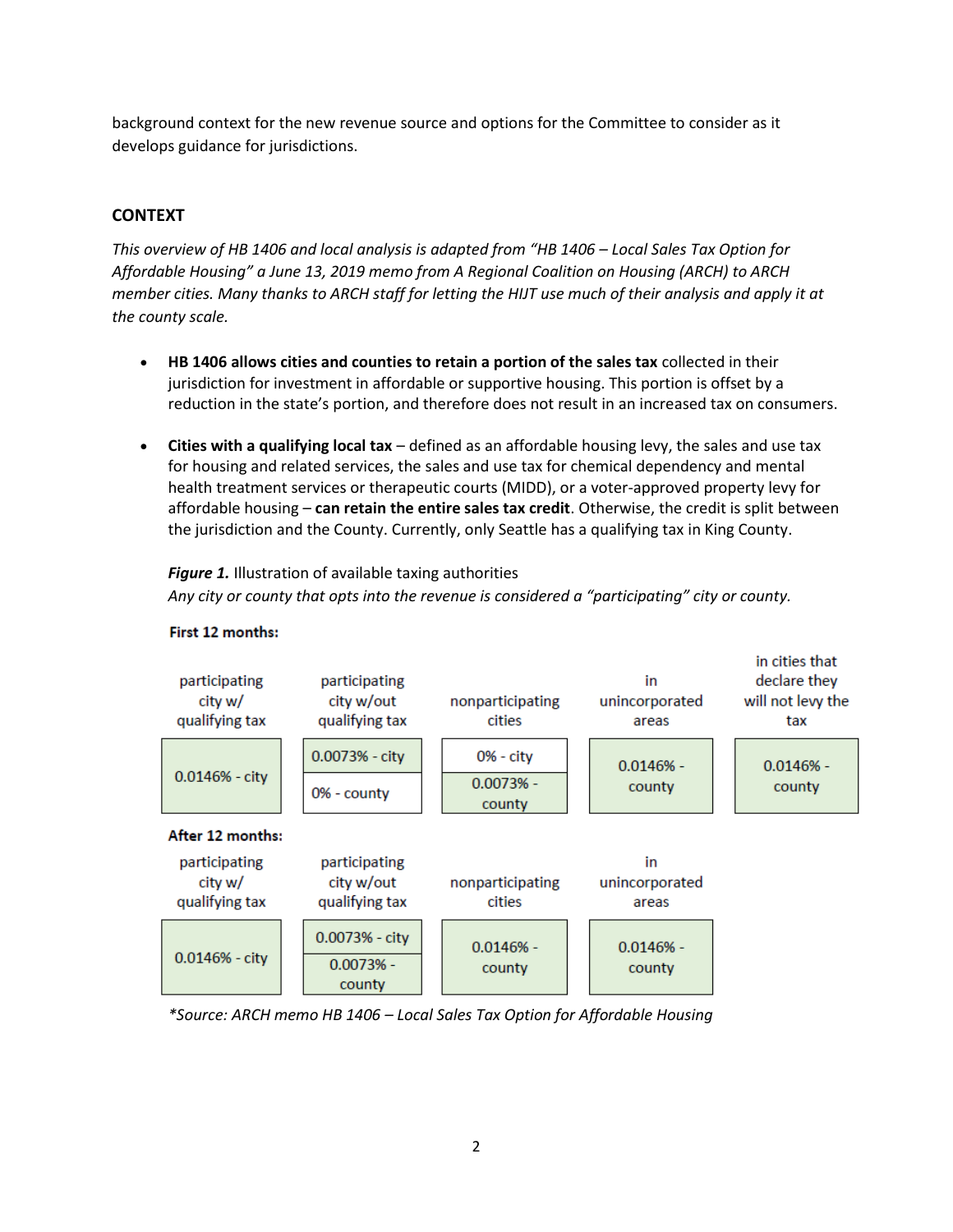- **The City of Seattle can maximize the value of the tax receipts** without partnering with other cities. The City of Seattle plans to levy the tax and already has a mechanism in place to pool the funds with other supportive and affordable housing dollars to maximize the impact.
- **To use the tax, cities and counties must pass a resolution** declaring their intent to access the source by January 31, 2020 and pass legislation to authorize the tax credit by July 27, 2020. However, jurisdictions may elect to pass such legislation before designating how the funds will be used, once collected.
- **The funds can be used only for housing and services for populations earning up to 60%** of the county median income. In 2018, this was approximately \$62,000 for a four-person household.
- **Funds may be used for acquiring, rehabilitating or constructing affordable housing**, which may include new units of affordable housing within an existing structure or facilities providing supportive housing services under RCW 71.24.385; **or the operations and maintenance** of new units of affordable or supportive housing.
- **Cities with populations under 100,000 and counties with population under 400,000** may also use the funds for rental assistance.
- **Funds may be used for repayment of general obligation or revenue bonds**. If the entirety of the revenue stream from all jurisdictions were made available for bonding, the total bonding capacity could range between \$120 and \$135 million.
- **The sales tax credit is anticipated to be available for 20 years**, with collections beginning in 2020.
- **Estimates of annual collections by sub-region**, based on 2018 tax figures, are below. See *Attachment A* for estimates of annual collections by jurisdiction.

*Figure 2:* Summary of Estimated Annual Revenue by Sub-Regional Area

| <b>SUB-REGIONAL AREA</b> | 0.0073%      |             |              |  | 0.0146% |
|--------------------------|--------------|-------------|--------------|--|---------|
|                          |              |             |              |  |         |
| <i>ARCH</i>              |              | \$1,460,740 | \$2,921,480  |  |         |
| <b>SKHHP</b>             |              | \$976,952   | \$1,953,905  |  |         |
| Seattle                  |              | \$2,065,321 | \$4,130,642  |  |         |
| <b>Other Cities</b>      |              | \$354,850   | \$709,699    |  |         |
| Unincorporated KC        |              | \$180,486   | \$360,973    |  |         |
|                          |              |             |              |  |         |
|                          | <b>TOTAL</b> | \$5,038,349 | \$10,076,698 |  |         |

#### **DISCUSSION**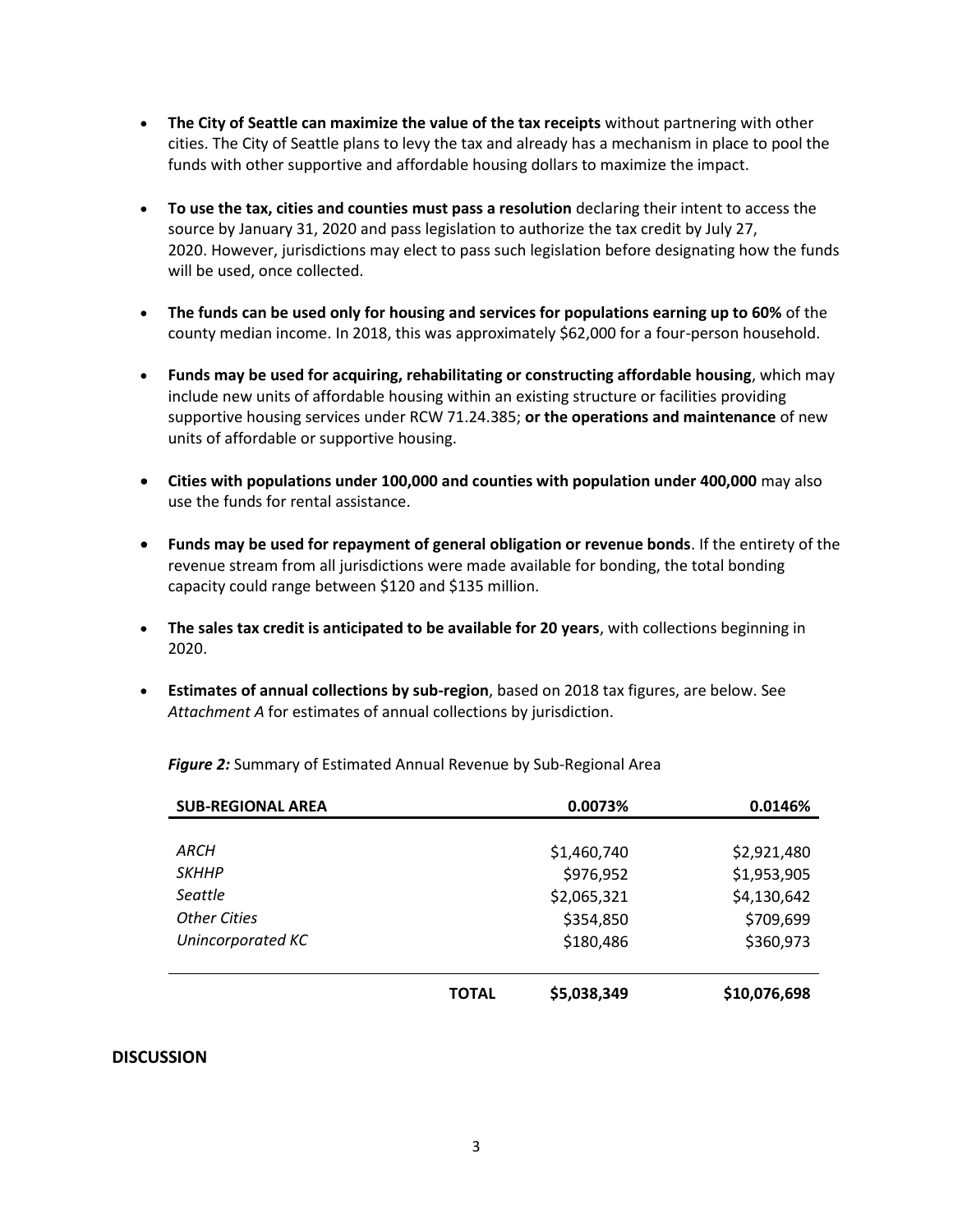The briefing provided to AHC members at the June  $21<sup>st</sup>$  meeting and ensuing discussion raised a number of questions for consideration. Common themes from the discussion included: **1) regional and subregional collaboration opportunities** and **2) target populations for the use of funds**.

Using the Regional Affordable Housing Task Force (RAHTF) Recommendations and Five-Year Action Plan and these core themes as a frame, the HIJT developed the following analysis for discussion at the July 30<sup>th</sup> AHC meeting. As jurisdictions may pass a resolution and legislation to authorize the tax credit that does not specify the use of funds, the HIJT elected not to develop extensive analysis or recommendations on implementation-related topics such as bonding options or uses of funds for capital, operations and maintenance, or rental assistance at this time. However, we think this is a crucial part of the conversation around increasing the amount of resources available for affordable housing and should be included as part of the Committee's future work. *Attachment B* includes responses to other member questions.

We further stress the importance of centering the experiences of those most affected by racial, spatial and historical inequities in housing. Regardless of how jurisdictions proceed in implementing other goals of the Five Year Action Plan, the fifth goal of "protecting existing communities of color and low-income communities from displacement in gentrifying communities" should be seen as a central part of an implementation analysis as it affects many of the other goals of the Plan.

## **ANALYSIS**

1. Regional and Sub-Regional Collaboration Opportunities

The Five-Year Action Plan includes strategies and actions related to supporting and funding subregional collaborations (Goal 1, Strategy B) and identifying local revenue sources for affordable housing production and preservation (Goal 2, Strategy A.i.). These strategies ensure affordable housing projects have access to adequate public financing through a coordinated process and foster positive collaboration between cities and King County. Figure 3 provides additional information on the collaboration opportunities available.

| <b>SUB-REGIONAL AREA</b> | <b>OPPORTUNITIES</b>                                                                                                                                                                                                 |
|--------------------------|----------------------------------------------------------------------------------------------------------------------------------------------------------------------------------------------------------------------|
| Seattle                  | Seattle participates in a coordinated funding process with<br>King County, ARCH and the State each year.                                                                                                             |
| King County (KC)         | KC currently administers Interlocal Agreements (ILAs) for<br>smaller regional funding sources (e.g., document recording<br>fees), and participates in the combined funders process                                   |
| <b>ARCH Cities</b>       | Cities have an existing governance structure for pooling funds<br>and making collaborative decisions on their use. ARCH<br>participates in a coordinated funding process with Seattle,<br>King County and the State. |

*Figure 3:* Analysis of HB 1406 Collaboration Opportunities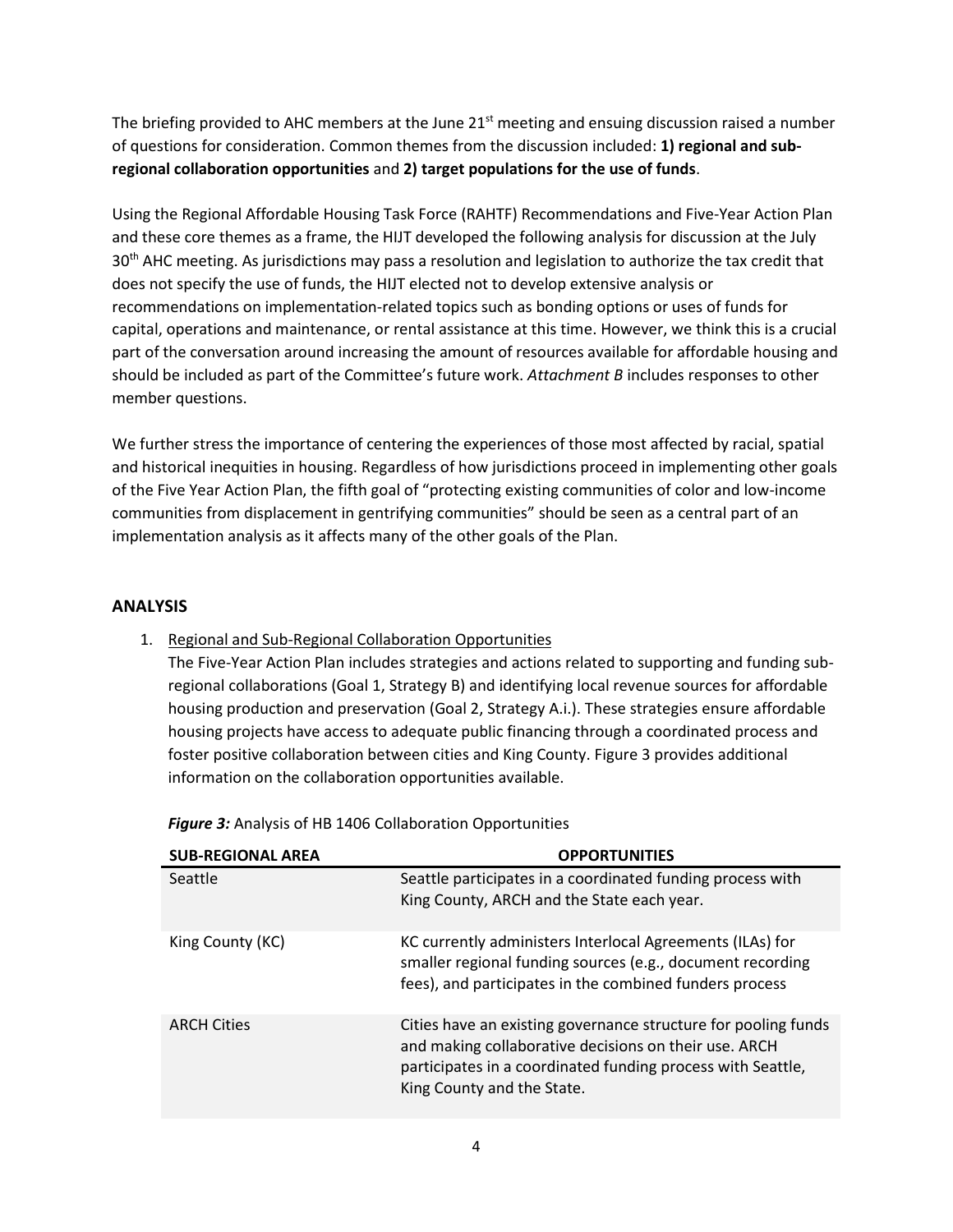| <b>SKHHP Cities</b> | Cities have an existing governance structure for pooling funds<br>and making collaborative decisions on their use.   |
|---------------------|----------------------------------------------------------------------------------------------------------------------|
| <b>Other Cities</b> | Cities do not have an existing ILA for this purpose. Could<br>consider joining ILA with King County, ARCH, or SKHHP. |

## 2. Use of Funds: Populations Most Impacted by Racial and Economic Inequities

House Bill 1406 requires jurisdictions to consider housing needs and leverage opportunities in the jurisdiction in determining the use of funds. In addition, the goal for producing supportive housing for homeless populations was a significant factor in legislators' support for the bill.

The overarching goal of the RAHTF Five-Year Action Plan prioritizes serving households at or below 50 percent of area median income (AMI). The analysis that informed the Plan also highlights that the populations experiencing the highest housing cost burden in the county are households at or below 30 percent AMI and Black and Native American/ Alaskan Native households. The Five-Year Action Plan also includes a focus on protecting existing communities of color and low-income communities from displacement in gentrifying communities. This focus includes residents of manufactured housing communities. In addition, the 2019 Point in Time count found over 11,000 people experiencing homelessness in King County.

#### 3. Leveraging Opportunities

Leveraging opportunities exist for a wide range of housing projects that serve households up to 60 percent AMI. King County and Seattle currently invest significant local and federal funding sources, most of which are restricted for use in housing serving specific populations or household incomes.

For example:

- Seattle Housing Levy dedicates the majority of funds to housing affordable at 30% AMI and below.
- ARCH funds largely come from local general fund sources and have generally been prioritized for housing affordable at 50% AMI and below (with flexibility to fund 0-30% AMI up to 80% AMI).
- Some King County funds serve populations with mental health and chemical dependency needs.

Local funds are typically used to leverage state, federal and private funding. Existing financing programs serve populations from 0-60% AMI, with a range of additional population set-asides.

#### **QUESTIONS FOR CONSIDERATION**

• Should the Committee recommend a coordinated approach to serving a priority population (e.g., households earning at or below 30 percent AMI, at or below 50 percent AMI, homeless households, etc.), or take no position?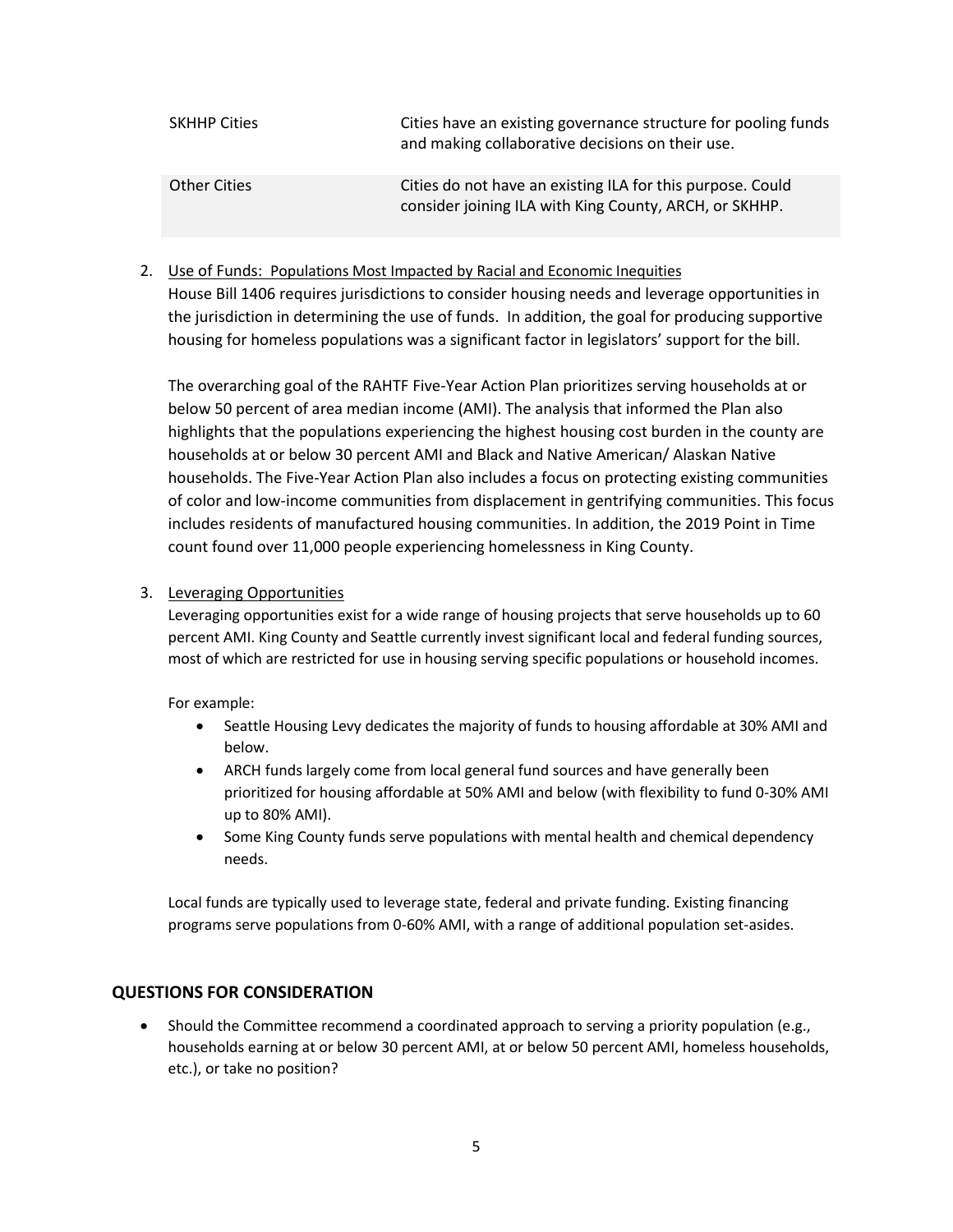- Should King County offer an incentive through its capital fund request for proposals process that prioritized those jurisdictions that contributed HB 1406 proceeds to 0-30% AMI projects, to encourage more jurisdictions to prioritize lower income households?
- How can the Committee recommendation support the needs of racial and ethnic groups with high cost burden and/or communities at risk of displacement in the use of these funds? For example, should the Committee recommend that jurisdictions prioritizing use of funds for preserving existing low-income/high-cost-burdened communities at high risk of displacement ?
- What do cities or sub-regional collaborations need in terms of technical assistance to move forward with implementation?

## **NEXT STEPS**

- Consider and take possible action on the proposed *Affordable Housing Committee Recommendations for Implementation of House Bill 1406 in King County*.
- Provide HIJT with guidance on any additional analysis requested, such as: use of funds for capital, Operations and Maintenance, and rental assistance.
- Determine AHC mechanism for reporting progress on the use of these and other funds in addressing Five-Year Action Plan goals.
- Determine need for any technical assistance for cities or sub-regional collaborations.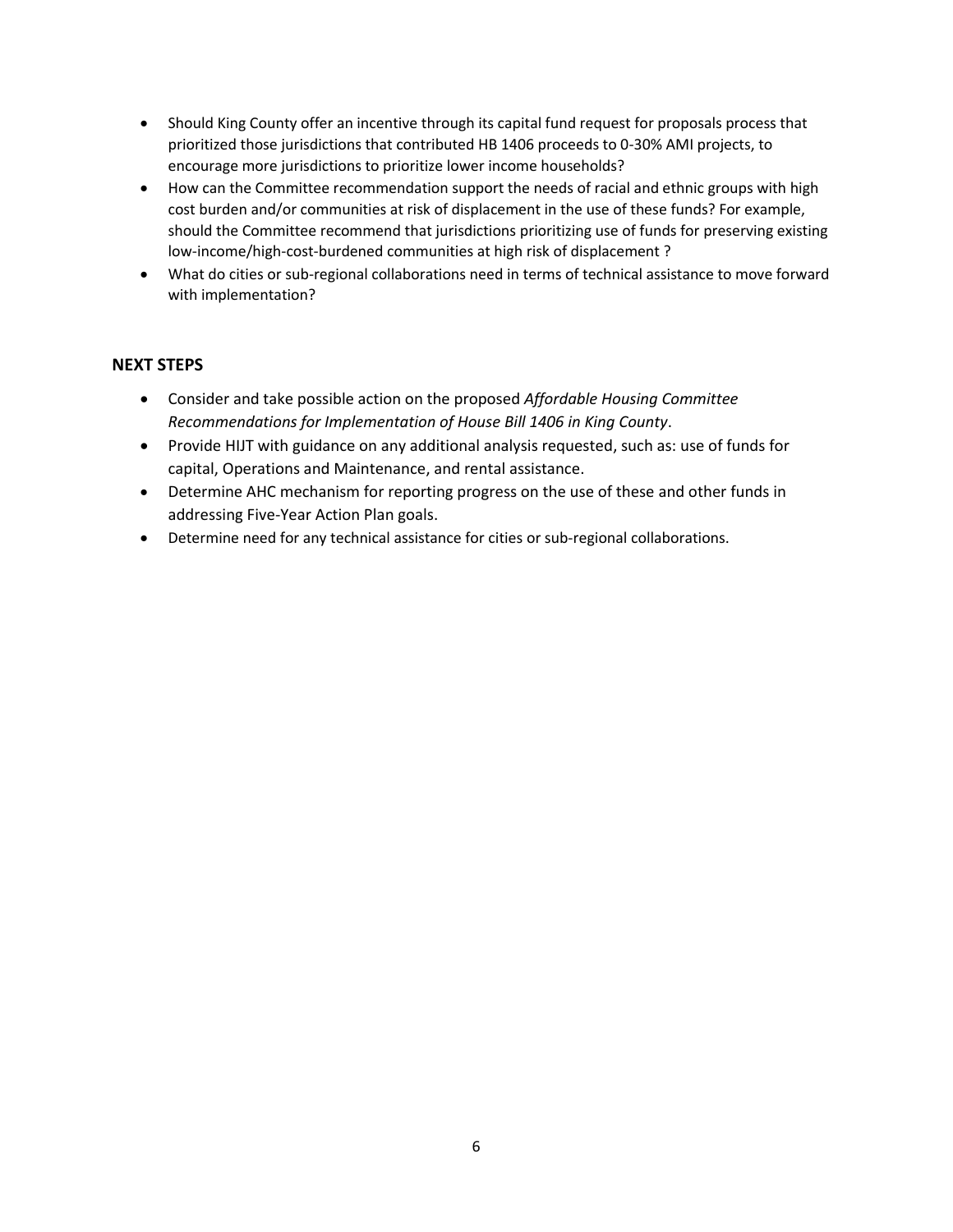| <b>SUB-REGIONAL AREA, City*</b>                      |                           | 0.0073%     | 0.0146%      |
|------------------------------------------------------|---------------------------|-------------|--------------|
| <b>ARCH</b>                                          |                           | \$1,460,740 | \$2,921,480  |
|                                                      | <b>Beaux Arts Village</b> | \$567       | \$1,134      |
|                                                      | <b>Bellevue</b>           | \$600,907   | \$1,201,813  |
|                                                      | Bothell/King              | \$53,444    | \$106,888    |
|                                                      | Clyde Hill                | \$6,087     | \$12,173     |
|                                                      | <b>Hunts Point</b>        | \$1,177     | \$2,354      |
|                                                      | Issaquah                  | \$122,725   | \$245,450    |
|                                                      | Kenmore                   | \$21,018    | \$42,036     |
|                                                      | Kirkland                  | \$202,172   | \$404,345    |
|                                                      | Medina                    | \$9,394     | \$18,789     |
|                                                      | Mercer Island             | \$37,519    | \$75,037     |
|                                                      | Newcastle                 | \$11,203    | \$22,407     |
|                                                      | Redmond                   | \$277,767   | \$555,534    |
|                                                      | Sammamish                 | \$53,428    | \$106,856    |
|                                                      | Woodinville               | \$61,320    | \$122,640    |
|                                                      | <b>Yarrow Point</b>       | \$2,012     | \$4,024      |
| <b>SKHHP</b>                                         |                           | \$976,952   | \$1,953,905  |
|                                                      | Auburn/King               | \$139,836   | \$279,672    |
|                                                      | <b>Burien</b>             | \$63,877    | \$127,754    |
|                                                      | Covington                 | \$43,590    | \$87,181     |
|                                                      | Des Moines                | \$30,862    | \$61,724     |
|                                                      | Federal Way               | \$122,034   | \$244,068    |
|                                                      | Kent                      | \$183,039   | \$366,078    |
|                                                      | <b>Normandy Park</b>      | \$5,229     | \$10,458     |
|                                                      | Renton                    | \$223,838   | \$447,677    |
|                                                      | Tukwila                   | \$164,647   | \$329,294    |
| <b>Other Cities</b>                                  |                           | \$354,850   | \$709,699    |
|                                                      | Algona                    | \$2,565     | \$5,130      |
|                                                      | <b>Black Diamond</b>      | \$5,789     | \$11,579     |
|                                                      | Carnation                 | \$3,876     | \$7,751      |
|                                                      | Duvall                    | \$8,792     | \$17,584     |
|                                                      | Enumclaw                  | \$27,035    | \$54,071     |
|                                                      | Lake Forest Park          | \$10,031    | \$20,062     |
|                                                      | <b>Maple Valley</b>       | \$30,751    | \$61,501     |
|                                                      | Milton/king               | \$1,449     | \$2,897      |
|                                                      | North Bend                | \$21,768    | \$43,536     |
|                                                      | Pacific/king              | \$4,408     | \$8,816      |
|                                                      | SeaTac                    | \$132,732   | \$265,463    |
|                                                      | Shoreline                 | \$80,531    | \$161,063    |
|                                                      | Skykomish                 | \$597       | \$1,194      |
|                                                      | Snoqualmie                | \$24,526    | \$49,053     |
| <b>Seattle</b>                                       |                           | \$2,065,321 | \$4,130,641  |
| <b>Unincorporated King County</b>                    |                           | \$180,486   | \$360,973    |
| *Cities in red have populations greater than 100,000 | <b>TOTAL</b>              | \$5,038,349 | \$10,076,698 |

# *Attachment A:* **Estimated Revenue from HB 1406, based on 2018 Sales Tax Revenue**